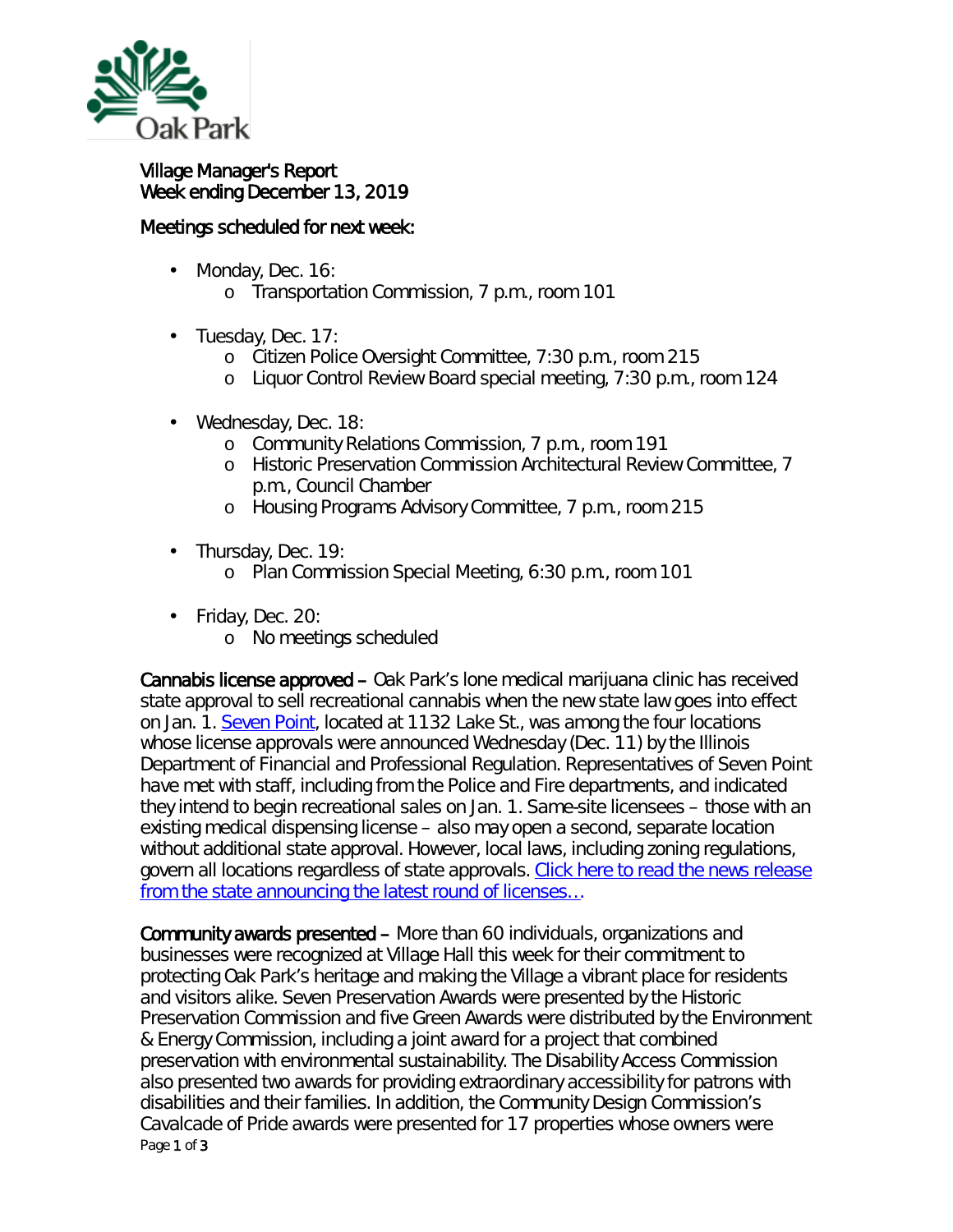deemed to have done an exceptional job of maintaining and improving the exteriors of their homes and businesses. New this year, the Aging in Place Commission presented six awards for efforts to provide easy access to older residents, create an inviting physical space and offer a welcoming, helpful, service-oriented attitude. More on the ceremony, including a complete list of award winners and links to photos, is [posted on the Village website.](https://www.oak-park.us/news/2019-community-awards-celebrate-stewardship)

Shared community calendars– The Village and its Communications staff have collaborated with our fellow Oak Park taxing bodies to launch a shared digital resource that aggregates our public calendars. The free application allows users to [sign up online](https://www.burbio.com/states/Illinois/oak-park) to follow their choice of agencies. A quick video on how it works is [available on YouTube.](https://youtu.be/2hQq_-dEIgo) An added benefit of the Village setting up the feed to the shared application is that we were able to add an option to save to a personal calendar any event posted on the Village website as well. Communications staffs of the participating organizations will be working together to promote the shared calendar in the weeks ahead.

Fleet wins environmental award – The Village's municipal vehicle fleet operations has earned Oak Park a leadership award as the best performing municipality for 2019 by [Chicago Area Clean Cities.](https://chicagocleancities.org/) The award is in recognition of our efforts to lower the municipal fleet's carbon footprint and reduce emissions. In addition to citing the new charging stations at Village Hall, the award announcement also noted our five new all-electric Nissan LEAF sedans and hybrid truck that uses a battery-powered bucket lift rather than the vehicle's main engine to reduce emissions at a job site. Fleet Division Manager Ken Crowley has long been an advocate for reducing emissions, including making Oak Park an early adopter of B20, a lower-emission diesel fuel made in part from agriculture waste products. More information about the award is posted online – [just click here.](https://chicagocleancities.org/chicago-area-clean-cities-names-green-leadership-award-winners/)

Restaurant news – One new restaurant was scheduled to open in Oak Park this week, while another announced it is closing after nearly four decades. **Kalamata** [Kitchen,](https://kalamata-kitchen.business.site/) 105 N. Marion St., was expected to open today (Fri., Dec. 13) after an extensive renovation that combined two smaller spaces. News of the Kalamata opening came just as we were learning of the decision of [Select Restaurants,](http://selectrestaurants.com/) Inc. to close [Winberie's Restaurant](http://selectrestaurants.com/the-restaurants/winberies-oak-park/) & Bar on Dec. 28 after 37 years at the intersection of Lake Street and Oak Park Avenue – click here to read [the company's official news](https://www.oak-park.us/sites/default/files/456678891/2019-12-winberies-oakpark-closing-news-release.pdf)  [release.](https://www.oak-park.us/sites/default/files/456678891/2019-12-winberies-oakpark-closing-news-release.pdf) Staff will be working with the Oak Park Economic Development Corporation to help the property owner find a suitable tenant for high-visibility space.

Leaf collection wraps up – The annual fall leaf collection program officially wrapped up this week. The season's early snow and ice accumulation appeared to have created a higher volume of leaves earlier this year, crews say, and complicated collection on many blocks. Crews will be going back through the community next week cleaning up any errant piles and sweeping up the remnants.

Brief snow response – Wednesday morning's brief round of light snow had Streets Division crews out salting streets, school crosswalks and other public ways prior to the typical morning traffic rush. Eight pieces of equipment were put into service to ensure safe travel for both vehicles and pedestrians. The quarter-inch accumulation quickly dissipated as traffic increased and the temperatures remained high enough